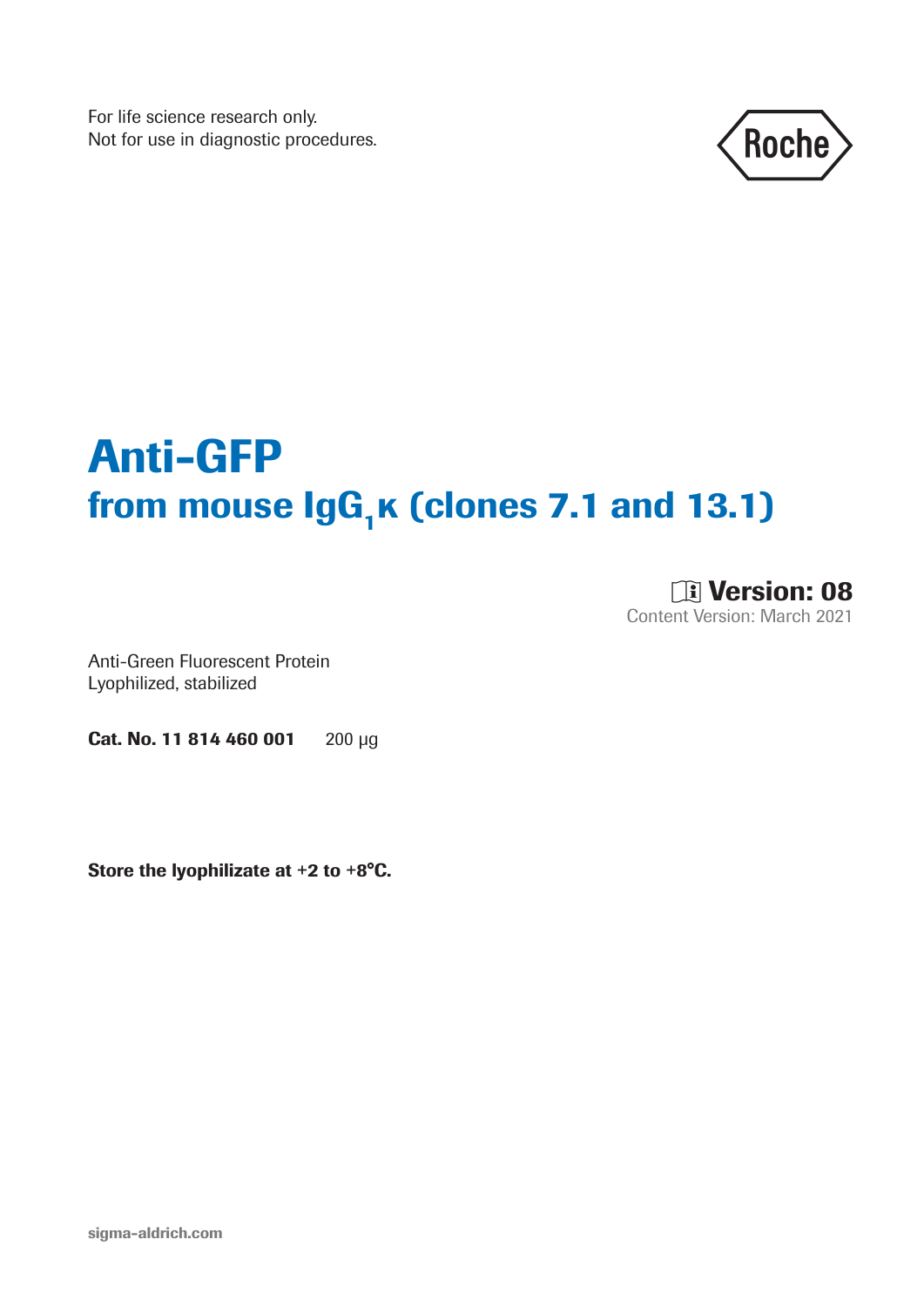| $\mathbf{1}$ .   |  |
|------------------|--|
| 1.1.             |  |
| 1.2.             |  |
|                  |  |
|                  |  |
| 1.3.             |  |
|                  |  |
|                  |  |
| 1.4.             |  |
| 2.               |  |
| 2.1.             |  |
|                  |  |
| 2.2.             |  |
|                  |  |
|                  |  |
| 2.3.             |  |
| 3.               |  |
| 3.1.             |  |
| 3.2 <sub>1</sub> |  |
| 4.               |  |
|                  |  |
| 4.1.             |  |
| 4.2.             |  |
| 4.3.             |  |
| 4.4.             |  |
| 4.5.             |  |
| 4.6.             |  |
| 4.7.             |  |
| 4.8.             |  |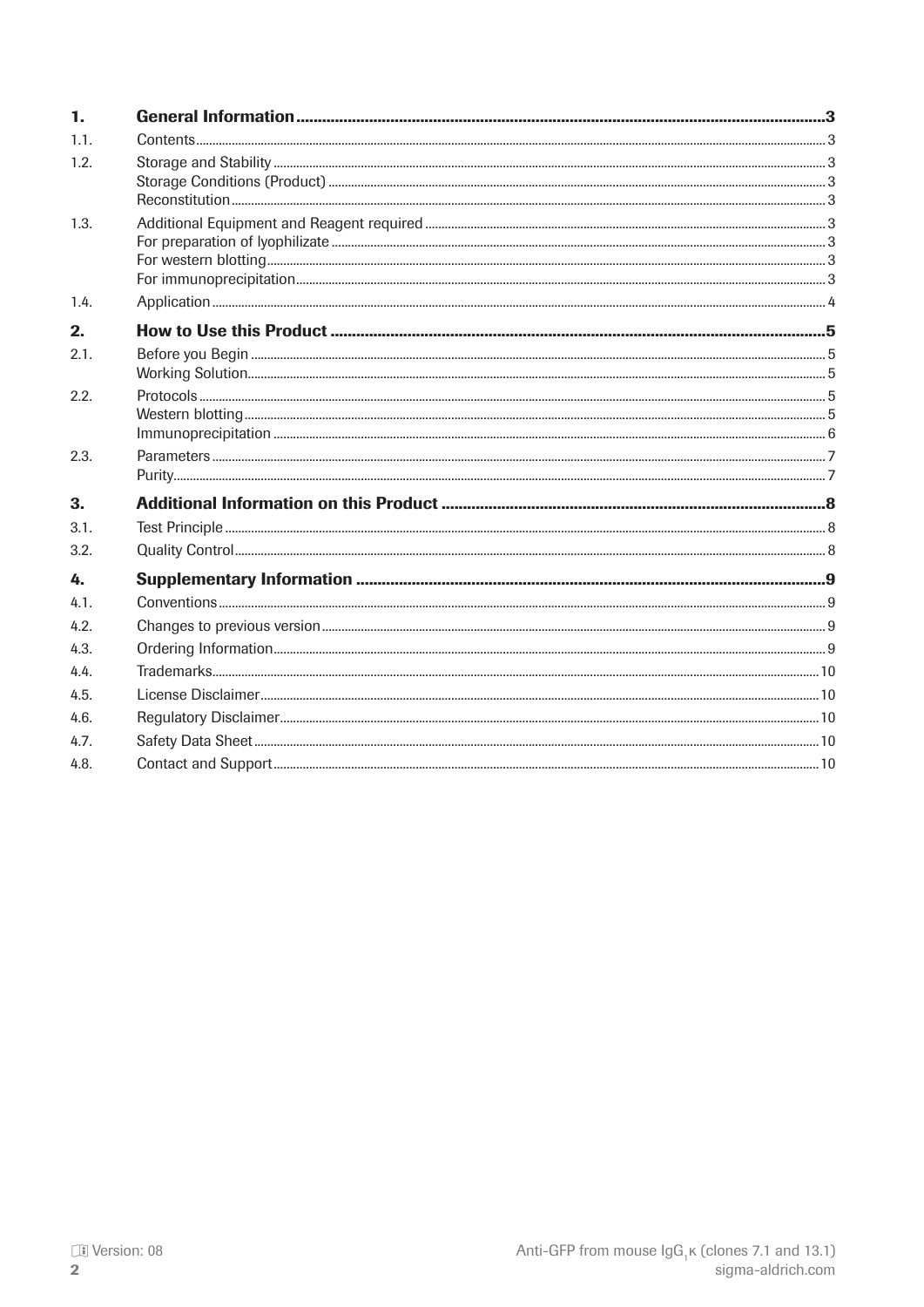# <span id="page-2-0"></span>1. General Information

#### 1.1. Contents

| Vial / Bottle | Label                          | <b>Function / Description</b>           | <b>Content</b> |
|---------------|--------------------------------|-----------------------------------------|----------------|
|               | Anti-GFP.                      | • White Iyophilizate                    | 1 vial.        |
|               | Anti-Green Fluorescent Protein | • Mixture of two monoclonal antibodies. | $200 \mu q$    |

#### 1.2. Storage and Stability

#### Storage Conditions (Product)

When stored at +2 to +8°C, the lyophilizate is stable through the expiry date printed on the label.

| Vial / Bottle | Label    | <b>Storage</b>                   |
|---------------|----------|----------------------------------|
|               | Anti-GFP | Store at $+2$ to $+8^{\circ}$ C. |

#### Reconstitution

**1** Add 500 µl double-distilled water to the lyophilizate to a final concentration of 0.4 mg/ml.

2 Rehydrate on ice for 30 minutes prior to use.

3 Aliquot and store at -15 to -25°C. *Alternatively, store at* +*2 to* +*8°C for up to 6 months.*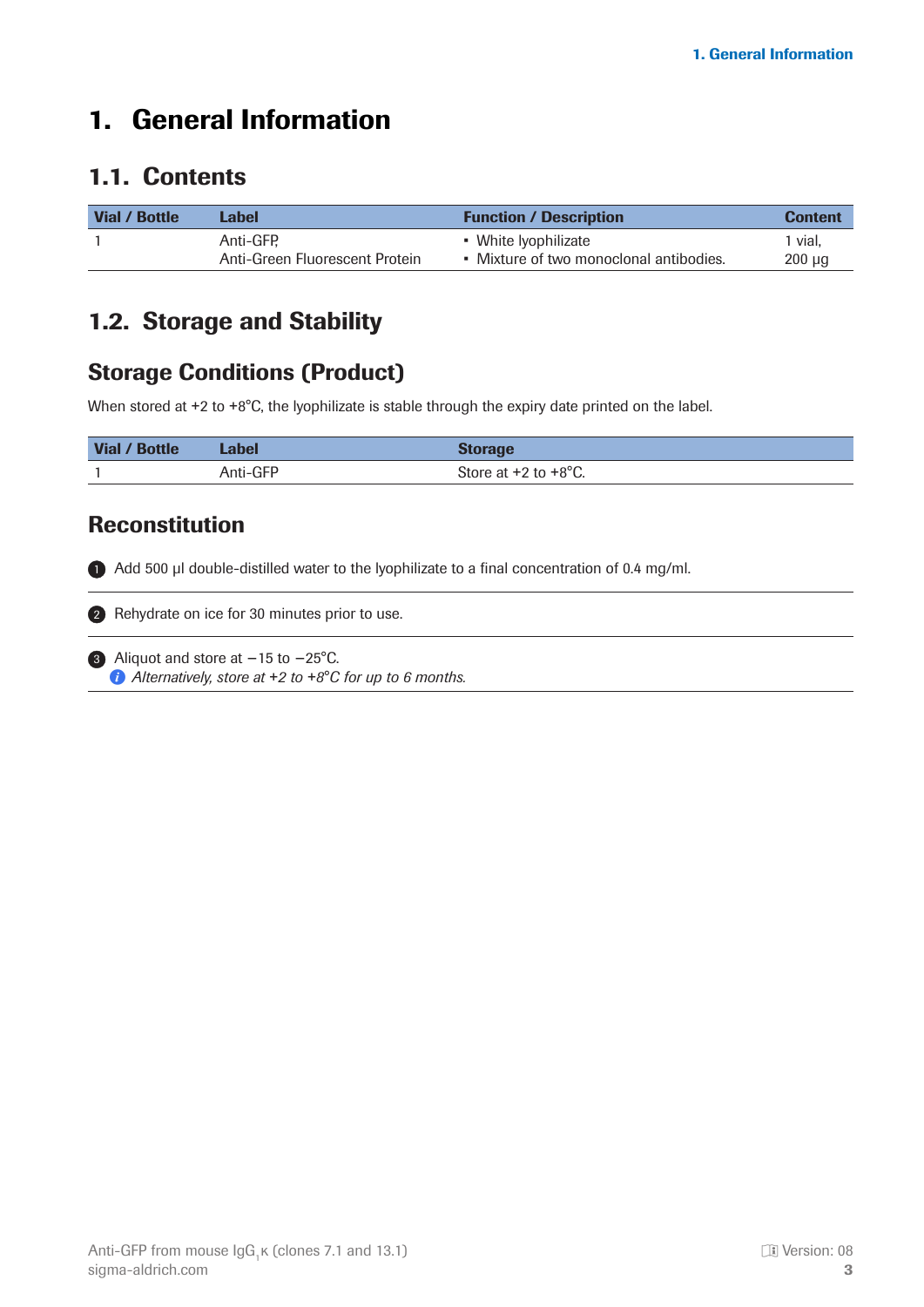## <span id="page-3-0"></span>1.3. Additional Equipment and Reagent required

#### For preparation of lyophilizate

• Double-distilled water

#### For western blotting

- *See section, Working Solution for additional information on preparing solutions.*
- Standard electrophoresis equipment
- Transfer buffer
- Methanol
- Western Blocking Reagent\*
- PVDF Western Blotting Membranes\*
- PBS\*
- Tween 20\*
- Anti-mouse IgG (H+L)-POD
- Lumi-Light Western Blotting Substrate\*
- Plastic wrap
- Lumi-Film Chemiluminescent Detection Film\*

#### For immunoprecipitation

*See section, Working Solution for additional information on preparing solutions.* 

- Lysis buffer
- Eppendorf tubes
- Immunoprecipitation Kit (Protein G)\*, or
- Protein G Agarose
- Wash buffer
- Microcentrifuge

# 1.4. Application

Anti-GFP can be used for several applications:

- Verify the expression of Green Fluorescent Protein (GFP) and GFP fusion proteins by western blot analysis.
- Immunoprecipitation of GFP and GFP fusion proteins.
- *Anti-GFP recognizes both wild type and mutant forms of GFP.*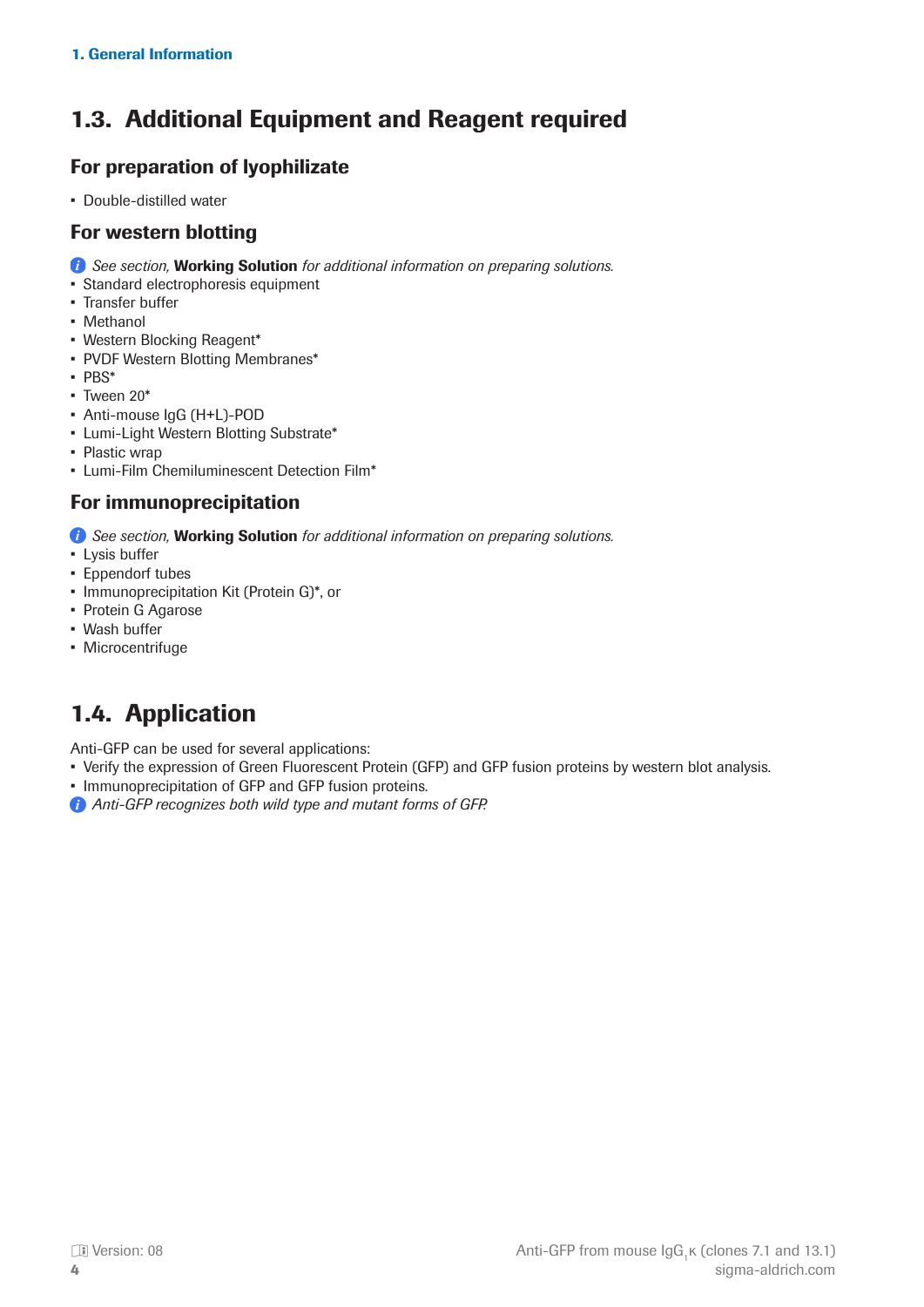# <span id="page-4-0"></span>2. How to Use this Product

## 2.1. Before you Begin

## Working Solution

| <b>Solution</b>                              | <b>Composition/Preparation</b>                                                                                                                                                                                       | For use in          |
|----------------------------------------------|----------------------------------------------------------------------------------------------------------------------------------------------------------------------------------------------------------------------|---------------------|
| Anti-GFP working solution                    | Dilute 10 µl of Anti-GFP* concentrate with 10 ml (1:1,000)<br>of a 1:20 dilution of Western Blocking Reagent* in PBS.<br>This volume provides sufficient antibody for a<br>(i<br>10 cm $\times$ 10 cm PVDF membrane* | Western blotting    |
| Anti-mouse IgG (H+L)-POD<br>working solution | Prepare 10 ml by diluting anti-mouse IgG (H+L)-POD<br>1:3,000 containing a 1:20 dilution of Western Blocking<br>Reagent in PBS.                                                                                      | Western blotting    |
| Detection solution                           | See Instructions for Use of the Lumi-Light Western<br><b>Blotting Substrate*.</b>                                                                                                                                    | Western blotting    |
| Transfer buffer                              | 10% methanol, 24 mM Tris base*, and 194 mM glycine<br>(prepared with TG buffer, 10x).                                                                                                                                | Western blotting    |
| Lysis buffer                                 | 50 mM Tris-HCl, pH 7.5, 150 mM NaCl, 1% Nonidet<br>P-40, 0.5% deoxycholate, and protease inhibitors.<br><i>D</i> Also supplied in the Immunoprecipitation Kit (Protein G).                                           | Immunoprecipitation |
| Wash buffer                                  | 50 mM Tris-HCl, pH 7.5, 0.25 M NaCl, 0.1% Nonidet P-40,<br>0.05% deoxycholate.                                                                                                                                       | Immunoprecipitation |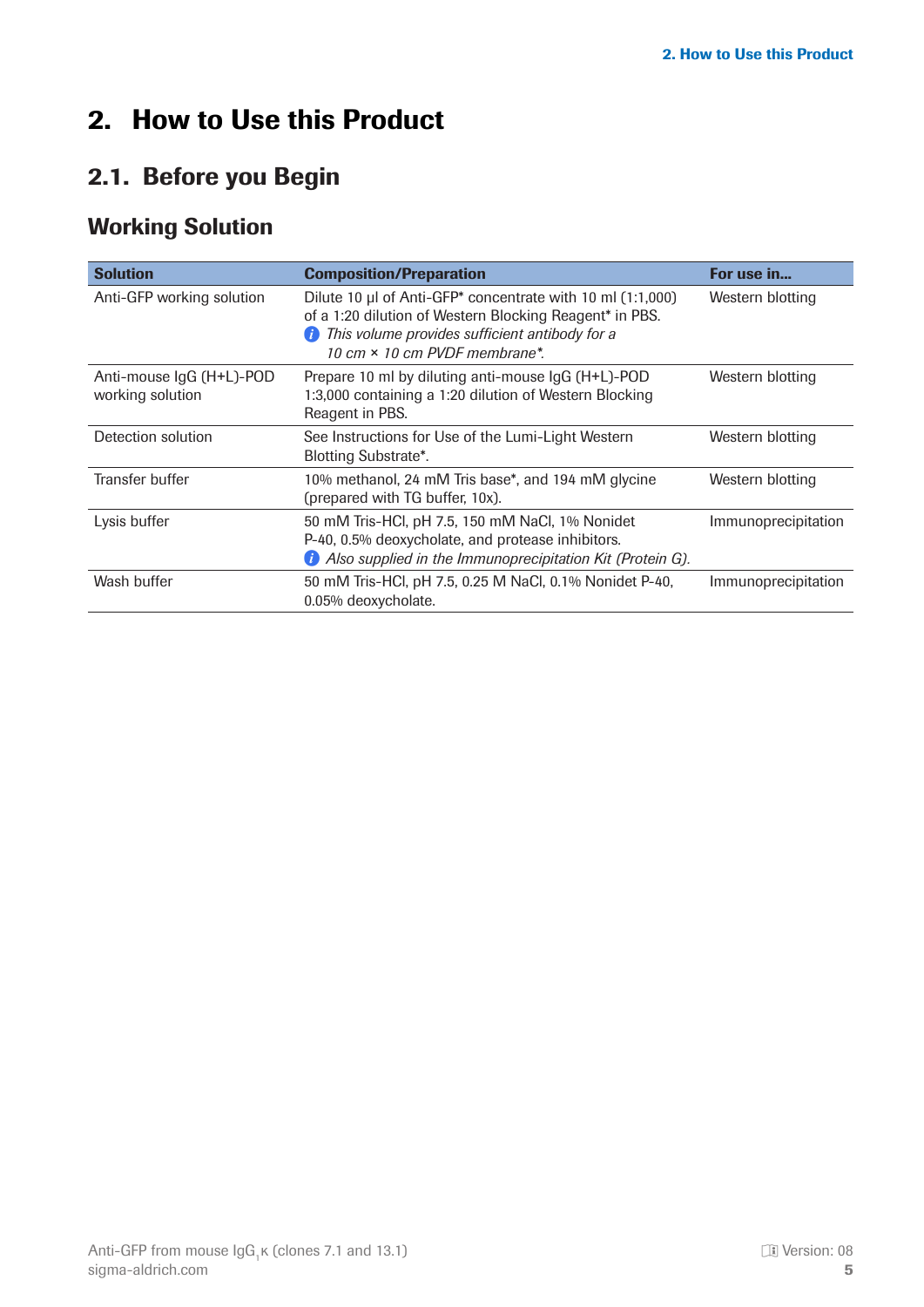## <span id="page-5-0"></span>2.2. Protocols

#### Western blotting

*See section,* Working Solution *for additional information on preparing solutions.* The following method has been developed specifically for the Anti-GFP antibody. *For optimal sensitivity of detection, use Anti-GFP along with PVDF membranes\*, anti-mouse IgG (H*+*L)-POD, and the Lumi-Light Western Blotting Substrate\*.*  1) Perform electrophoresis according to standard protocols. Wet a PVDF membrane in 100% methanol. 2 – Equilibrate the membrane in Transfer buffer. – Perform western transfer to the PVDF membrane. Block the membrane using gentle rotation for 1 hour at +15 to +25°C in a 1:10 dilution of Western Blocking Reagent\* diluted in phosphate-buffered saline (PBS: 1 mM KH<sub>2</sub>PO<sub>4</sub>, 10 mM Na<sub>2</sub>HPO<sub>4</sub>, 137 mM NaCl, 2.7 mM KCl; pH 7.0).   4) Incubate the blocked membrane with the Anti-GFP working solution for 1 hour at +15 to +25°C under gentle rotation. **10 ml provides sufficient antibody solution volume to cover a 10 cm**  $\times$  **10 cm PVDF membrane.** 5 Rinse the membrane with PBS containing 0.1% Tween 20\* (PBST). Wash the membrane 2 × 10 minutes with PBST. 6 Add the anti-mouse IgG (H+L)-POD secondary antibody preparation (10 ml ) to the blot. – Incubate the blot for 1 hour at +15 to +25°C under gentle rotation. 8 Rinse membrane with PBST. Wash 3 × 10 minutes with PBST. 9 **10** Following the protocol described with the Lumi-Light Western Blotting Substrate\*, add that reagent set's Detection solution to the membrane. – Incubate the membrane for 1 minute. **D** Drain excess Detection solution from the membrane. – Wrap the membrane in plastic wrap. **2** Expose the membrane to X-ray film or Lumi-Film<sup>\*</sup> in a film cassette for 60 seconds according to the method provided with the Lumi-Light Western Blotting Substrate. 3 7

*Substrate development and X-ray film exposure conditions required to achieve optimal signals may vary for each experiment.*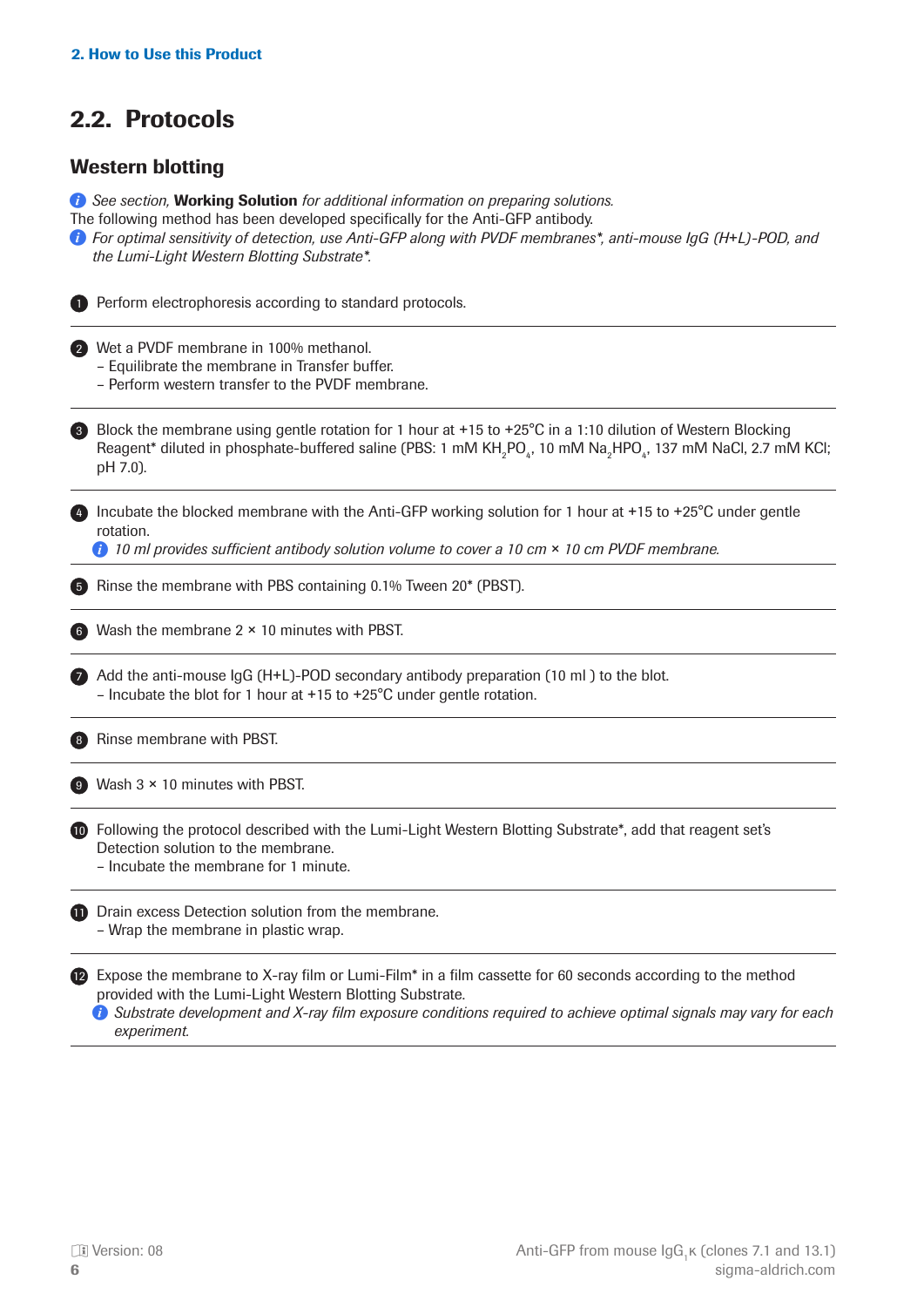#### <span id="page-6-0"></span>Immunoprecipitation

*See section, Working Solution for additional information on preparing solutions.* Some GFP applications may require the concentration of GFP fusion protein samples by immunoprecipitation. The following method has been developed for use with Anti-GFP antibody.

|    | Prepare lysates from cells expressing GFP fusion proteins using the Lysis buffer or an equivalent buffer.                                                                              |
|----|----------------------------------------------------------------------------------------------------------------------------------------------------------------------------------------|
|    | Add 0.5 to 1.0 ml of lysates to 1.5 ml Eppendorf tubes.<br>- Place the tubes on ice.                                                                                                   |
|    | Add 2 to 10 µg of Anti-GFP (5 to 25 µl of bulk concentrate); mix well.<br>- Incubate tubes on ice for 1 hour.<br>The optimal amount of anti-GFP may vary for each experimental system. |
|    |                                                                                                                                                                                        |
|    | Add 50 µl of well-mixed Protein G Agarose suspension.<br>Dispense Protein G Agarose suspension using tips with a wide orifice.                                                         |
|    | Incubate tubes under gentle rotation at +2 to +8°C for 3 to 12 hours.                                                                                                                  |
| -6 | Centrifuge the tubes at 5,000 rpm for 20 seconds in a microcentrifuge to pellet the Protein G Agarose beads<br>bearing the adsorbed immunoprecipitates.                                |
|    | Remove the supernatants by carefully aspirating the tube contents using transfer pipettes with fine tips.                                                                              |
|    | Wash pellets twice with 1 ml Lysis buffer under rotation for 10 minutes at +2 to +8°C, pelleting the beads and<br>aspirating the supernatants.                                         |
|    | Wash pellets with 1 ml Wash buffer under rotation for 10 minutes, pelleting the beads and aspirating the<br>supernatants.                                                              |
|    | Spin pellets for 20 seconds at full speed in a microcentrifuge.<br>$\blacksquare$<br>- Remove last traces of the final wash.                                                           |

## 2.3. Parameters

#### **Purity**

Both Anti-GFP mouse monoclonal antibodies (clones 7.1 and 13.1) are ≥90% pure as determined by HPLC.

*wash steps and/or change the salt concentration of the Wash buffer.*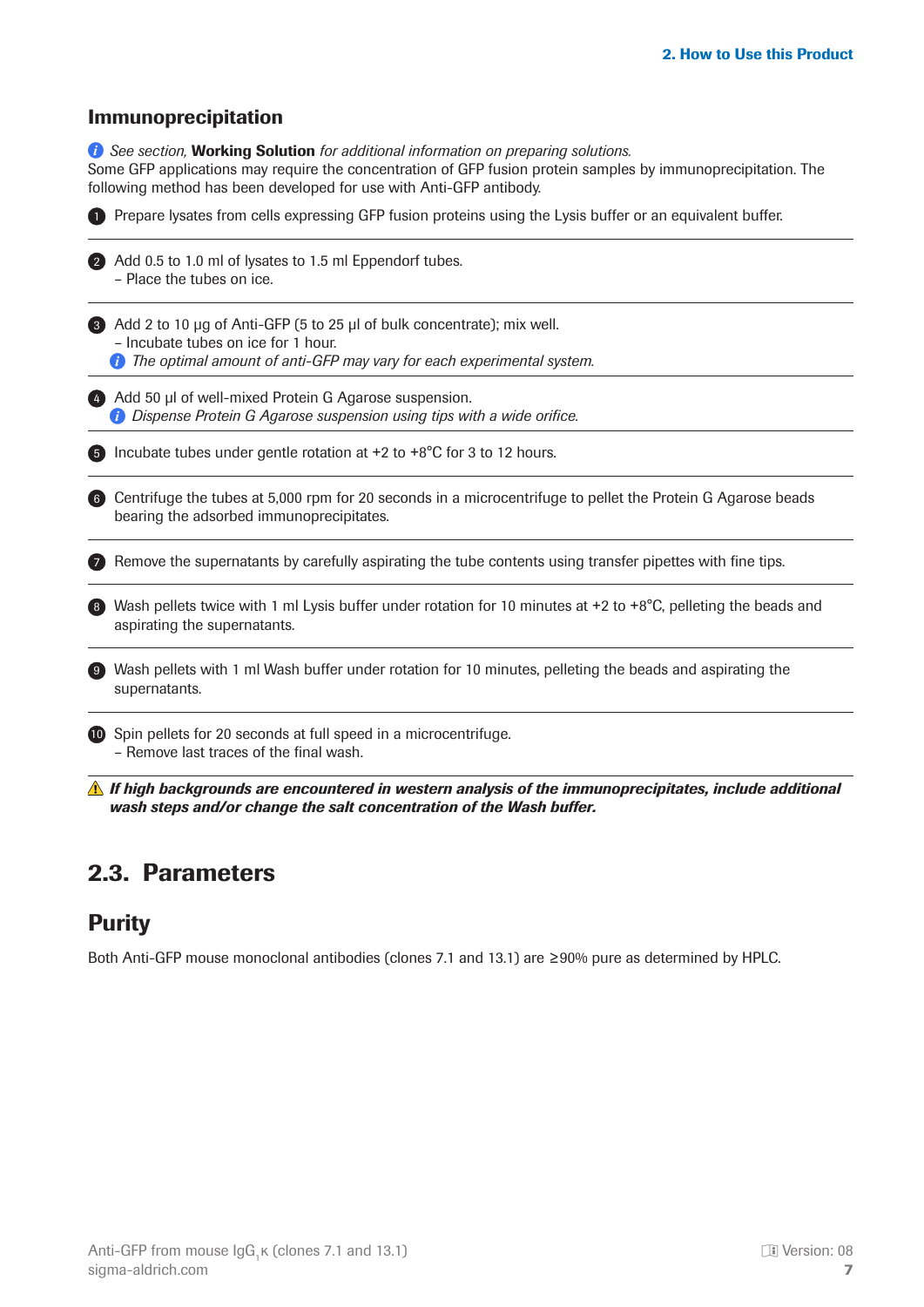# <span id="page-7-0"></span>3. Additional Information on this Product

## 3.1. Test Principle

Green fluorescent protein is a spontaneously fluorescent 27-kDa protein originally isolated from the jellyfish *Aequorea victoria*.

- Molecular cloning of the GFP gene and its subsequent expression in heterologous systems have established GFP as a valuable reporter molecule for *in vivo* visualization of gene expression events in a wide variety of cell types and organisms.
- Since GFP requires no additional substrates or cofactors, GFP's green fluorescence can be easily detected using blue or UV light after expression in either prokaryotic or eukaryotic cells.
- In addition, several mutant forms of GFP with unique spectral properties, such as enhanced fluorescence signal and shifts in excitation and emission spectra, have been reported.
- Anti-GFP is a mixture of two high-affinity mouse monoclonal antibodies that were selected for their excellent performance in detection of GFP and a GFP fusion protein.

#### **Preparation**

1) Anti-GFP was obtained by immunizing mice with partially purified recombinant *Aequorea victoria* GFP as immunogen.

2) Spleen cells were then fused with myeloma cells to create a variety of hybridoma clones.

**3)** Hybridoma supernatants were screened for binding to the immunogen and specifically to highly purified recombinant GFP.

4) Hybridomas secreting monoclonal antibodies specific for GFP were isolated and cloned by limiting dilution.

5) Monoclonal antibodies were further screened for performance in western blot and immunoprecipitation applications using GFP fusion proteins.

6) Anti-GFP antibody clones 7.1 and 13.1 were purified to >95% purity as determined by SDS-PAGE and HPLC analyses, then blended and lyophilized in phosphate-buffered saline in the presence of the protein stabilizer gelatin.

## 3.2. Quality Control

For lot-specific certificates of analysis, see section **Contact and Support**.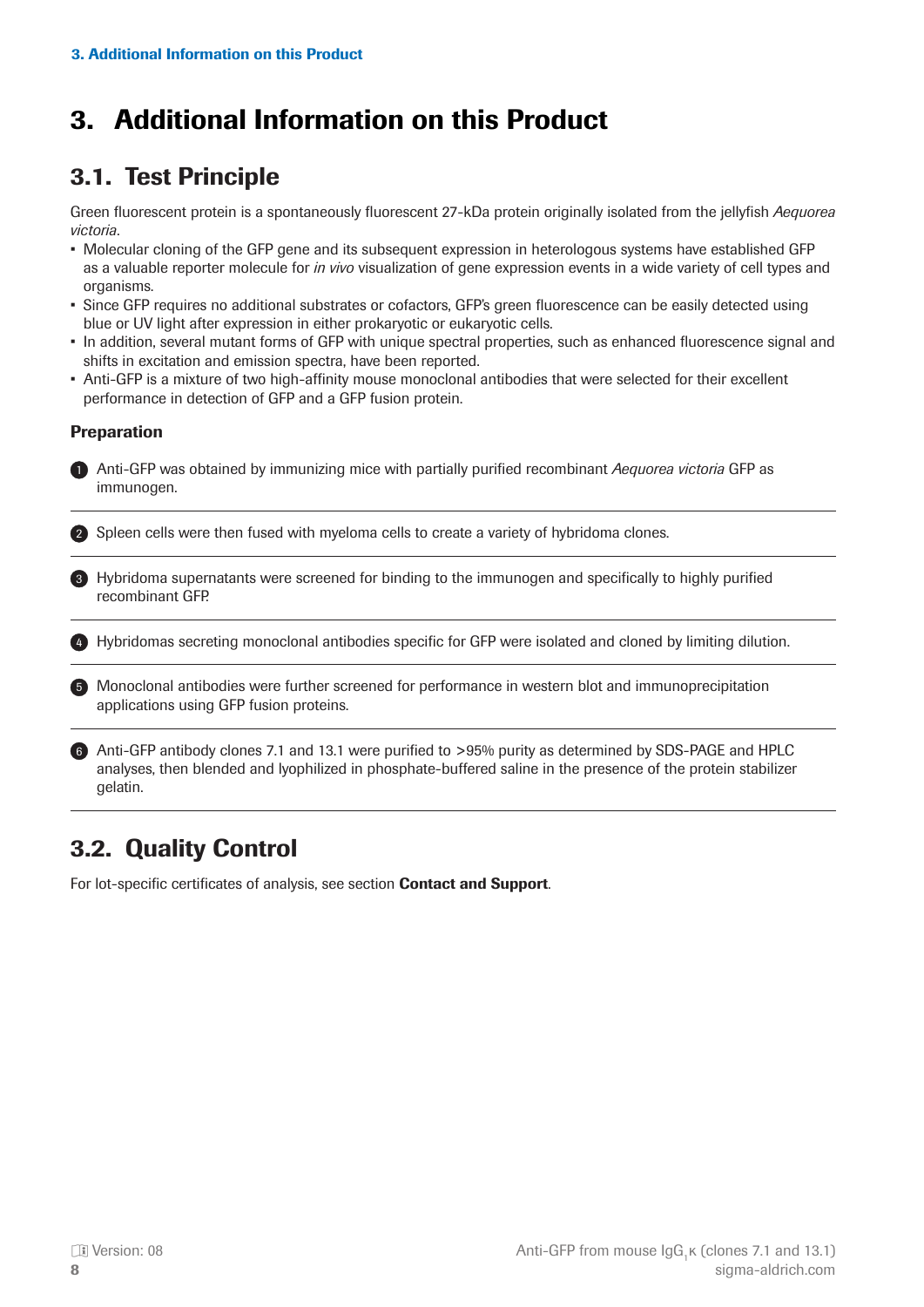# <span id="page-8-0"></span>4. Supplementary Information

## 4.1. Conventions

To make information consistent and easier to read, the following text conventions and symbols are used in this document to highlight important information:

| <b>Text convention and symbols</b>                                                                                |                                                                  |  |
|-------------------------------------------------------------------------------------------------------------------|------------------------------------------------------------------|--|
| Information Note: Additional information about the current topic or procedure.<br>Œ                               |                                                                  |  |
| Important Note: Information critical to the success of the current procedure or use of the product.<br>$\sqrt{N}$ |                                                                  |  |
| $(1)(2)(3)$ etc.                                                                                                  | Stages in a process that usually occur in the order listed.      |  |
| <b>006</b> etc.                                                                                                   | Steps in a procedure that must be performed in the order listed. |  |
| * (Asterisk)                                                                                                      | The Asterisk denotes a product available from Roche Diagnostics. |  |

## 4.2. Changes to previous version

Layout changes. Editorial changes.

## 4.3. Ordering Information

| <b>Product</b>                             | <b>Pack Size</b>                                                           | Cat. No.       |
|--------------------------------------------|----------------------------------------------------------------------------|----------------|
| Reagents, kits                             |                                                                            |                |
| <b>PVDF Western Blotting Membranes</b>     | 1 roll, 30 cm x 3.00 m                                                     | 03 010 040 001 |
| Tween 20                                   | 50 ml, 5 x 10 ml                                                           | 11 332 465 001 |
| Buffers in a Box, Premixed PBS Buffer, 10x | 4                                                                          | 11 666 789 001 |
| Western Blocking Reagent, Solution         | 100 ml, 10 blots, 100 cm <sup>2</sup>                                      | 11 921 673 001 |
|                                            | 6 x 100 ml, 60 blots, 100 cm <sup>2</sup>                                  | 11 921 681 001 |
| Lumi-Film Chemiluminescent Detection Film  | 100 films, 8 x 10 inches, 20.3 x 25.4 cm                                   | 11 666 657 001 |
| Lumi-Light Western Blotting Substrate      | 1 kit, 4,000 cm <sup>2</sup> membrane, 400 blots with<br>$10 \times 10$ cm | 12 015 200 001 |
| Immunoprecipitation Kits                   | Protein G, 1 kit, 20 reactions                                             | 11 719 386 001 |
|                                            | Protein A, 1 kit, 20 reactions                                             | 11 719 394 001 |
| Protein Agarose                            | Protein G Agarose, 2 ml                                                    | 11 719 416 001 |
|                                            | Protein A Agarose, 2 ml                                                    | 11 719 408 001 |
|                                            | Protein G Agarose, 5 ml                                                    | 11 243 233 001 |
|                                            | Protein A Agarose, 5 ml                                                    | 11 134 515 001 |
|                                            | Protein G Agarose, 15 ml, Not available in US                              | 05 015 952 001 |
|                                            | Protein A Agarose, 15 ml, Not available in US                              | 05 015 979 001 |
| Tris base                                  | 1 kg, Not available in US                                                  | 10 708 976 001 |
|                                            | $1$ kg                                                                     | 03 118 142 001 |
|                                            | 5 kg                                                                       | 11 814 273 001 |
| Tris hydrochloride                         | 500 <sub>g</sub>                                                           | 10 812 846 001 |
| Nonidet P-40 Substitute                    | 50 ml, 5 x 10 ml                                                           | 11 332 473 001 |